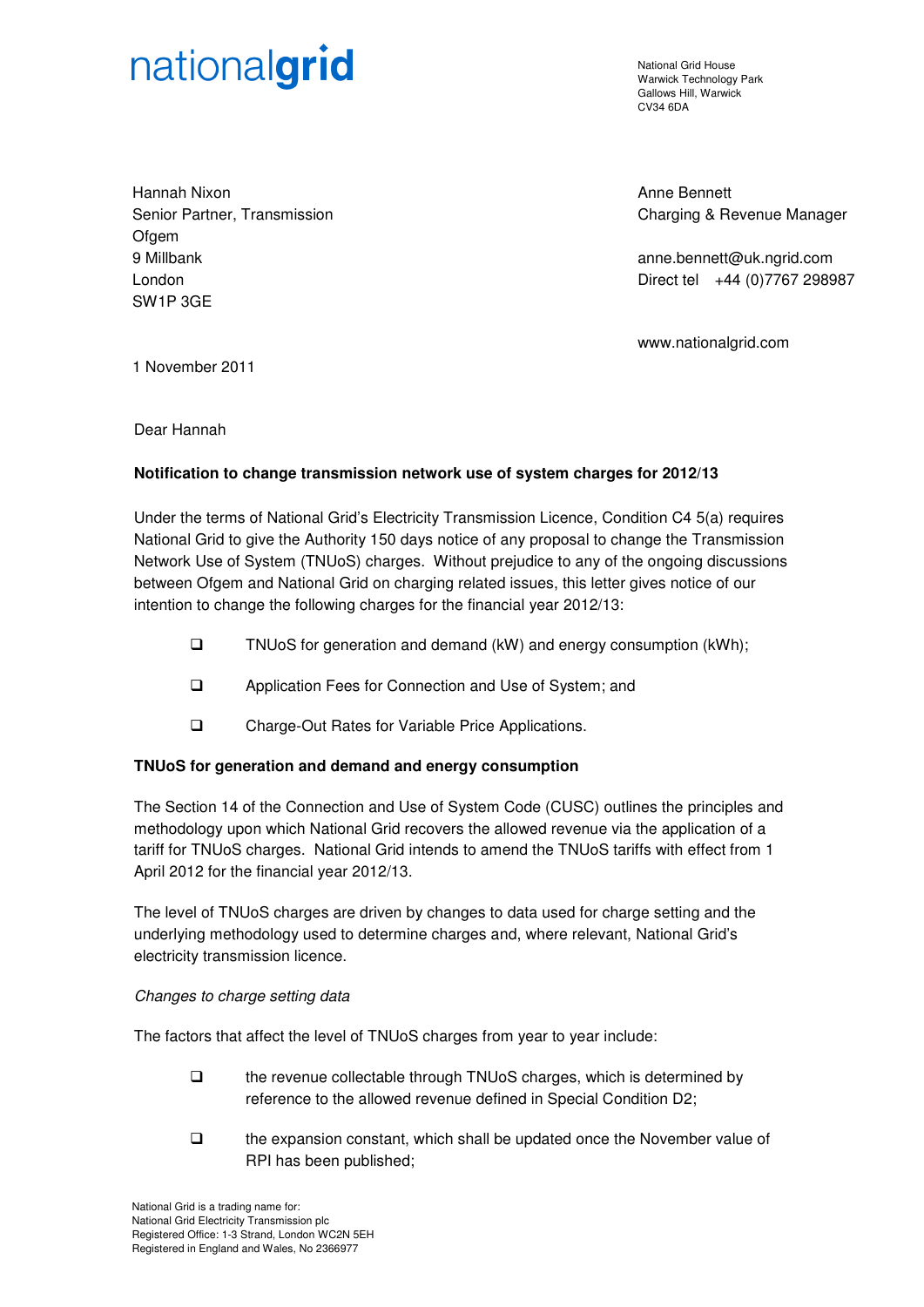- $\Box$  the revenue that is expected to be collected through local TNUoS tariffs and, in particular, with respect to offshore networks;
- $\Box$  changes in the transmission network;
- $\Box$  the forecast level of peak demand on the transmission system; and
- changes in the pattern of generation capacity and demand.

The allowed revenue referred to above includes revenues that National Grid collects on behalf of onshore and offshore transmission owners. To facilitate accurate charge setting, the SO-TO Code (STC) includes provisions for an information exchange for existing transmission owners. This is designed to ensure that accurate information is provided by (OF)TOs in time for publication of final tariffs for transmission users. However, where new OFTOs are expected to be appointed and the associated tender process has not concluded, National Grid forecasts OFTO revenues.

# Changes to the Use of System Charging Methodology

Whilst there are currently no outstanding methodology changes that are being progressed through industry governance, National Grid is considering a methodology change to cover rare instances where capital contributions are made by users for transmission assets that covered within the TNUoS charging arrangements. This is at the early stage of development but preliminary discussions have been had with Ofgem.

National Grid also notes that Project TransmiT is ongoing. Whilst tariffs for 1 April 2012 will be based on the current charging methodology, there is a potential for the outcomes of Project TransmiT to be fully implemented during 2012/13 and further tariff changes would then be required. Against this background, we also note that the implementation timescales for any changes will be considered by the industry as part of a CUSC amendment raised through the Significant Code Review (SCR) process.

In addition, there is a possibility that TNUoS tariffs for April 2012 could be affected by the implementation of any further Charging Methodology proposals, BSC or CUSC amendments raised following the submission of this notification, if implemented before April 2012. In particular, we are maintaining a watching brief on Europe to ensure that any developments here can be appropriately included within TNUoS charging arrangements where necessary.

### **Application Fees for Connection and Use of System**

The Statement of Use of System Charges details the application fees for connection and use of system. National Grid will review the rates for variable price applications incorporating updated staff costs, inflation and other costs.

### **Charge-Out Rates for Variable Price Applications**

The Statement of Use of System Charges also details the charge-out rates for engineering charges used in the cost assessment of variable price application for connection and use of